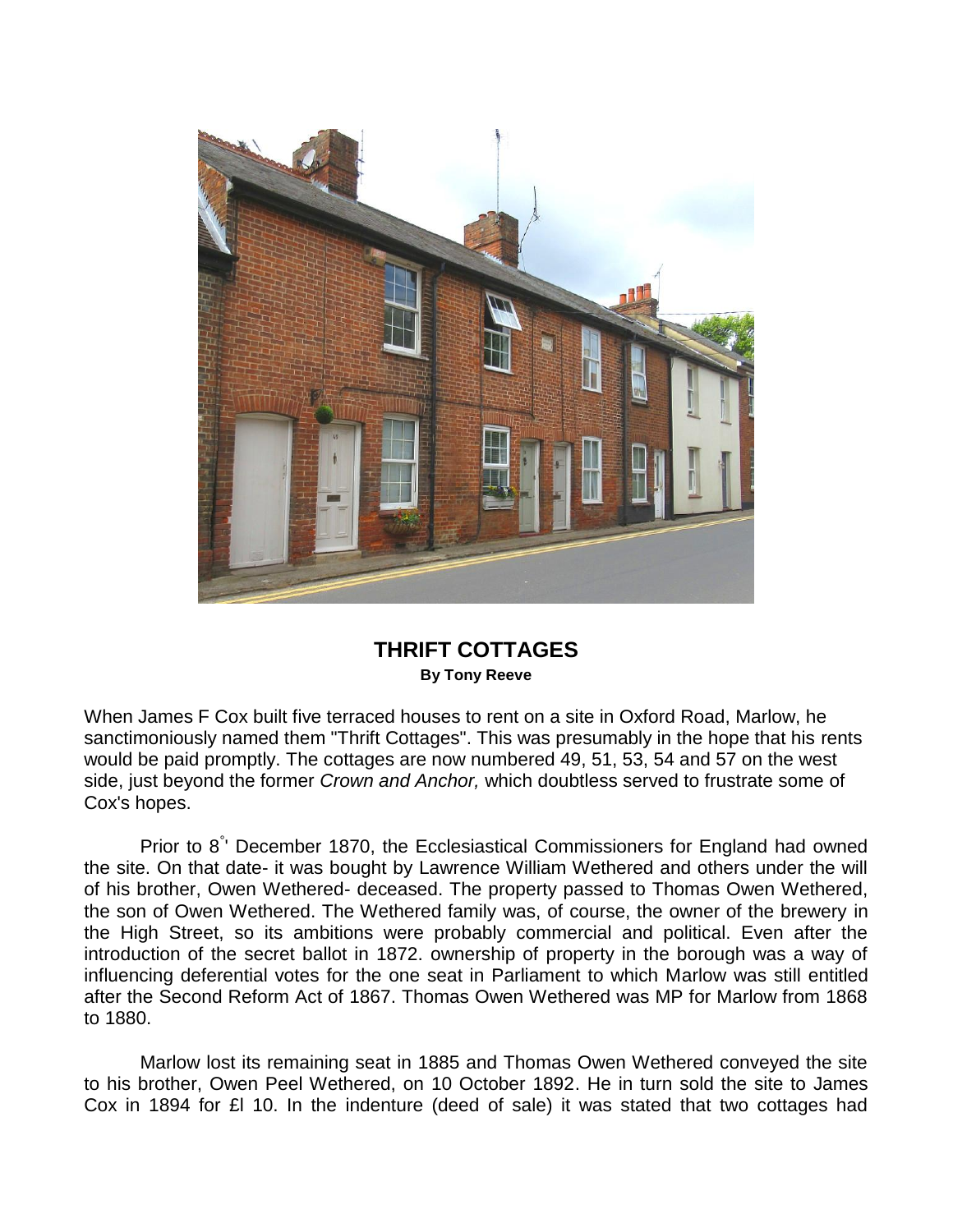formerly stood on the site, but had since been pulled down. It was probably one of those cottages that had been occupied by the poet and comic novelist, Thomas Love Peacock and his mother, from 1815 to 1818, when he wrote two of his best novels, *Headlong Hall* and *Melincourt.* Another poet, Percy Bysshe Shelley, also visited Peacock many times in that cottage. Mary Shelley continued to work there on her sensational novel, *Frankenstein.* while staying with Peacock for a fortnight or so before she and her husband moved into their new home in West Street in 1817. However, in July 1818. Peacock wrote to Shelley saying, "I have changed my habitation. having been literally besieged out of the other by horses and children". No doubt, some occupants of Thrift Cottages later echoed that comment.

In 1894, the empty site had a frontage on to Oxford Road (then called Oxford Lane) of 67 feet and a depth of 93 feet or thereabouts. It was bounded on the south by a much older house and garden that is still there, owned by General Owen Williams. To the north was a private roadway from Oxford Road to the Colonel's Meadow, which is at the rear of the cottages, now part of Borlase School playing grounds. The meadow and private roadway were also the property of Owen Peel Wethered.

Wethered's brewery probably supplied the nearby *Crown and Anchor.* which might explain why the sale document included an unusual covenant: "that the purchaser will not at any time hereafter use or permit the said land or any building that maybe erected thereon to be used as or for a Public House. Inn or Tavern or Beershop or otherwise for the sale or storing of wine, malt liquors or spiritous liquors."

That covenant has been passed down from owner to owner since then and presumably still applies. The covenant was probably a wise precaution against encouraging [competition,](http://competition.as/) [as](http://competition.as/) James Cox was a builder by trade, but was also a publican. In 1894. he was described as being of *The Palmers Arms* in Dorney. Bucks, and in 1904 he was at *The Plough Inn* in Little Marlow Road (now an Indian restaurant).

The terraced cottages that James Cox built in 1895 were very limited in size and amenities, even by contemporary standards, but ideal for renting. All, apart from number 49, had an overall width of only 12 ft. 6 ins. This gave space only for a front reception room and back living room. with a steep and narrow staircase between, leading to two bedrooms above.

The cottages have been so much altered in modern times that it is difficult now to tell what amenities were originally provided. One can only speculate that they followed a typical pattern of having a small single-storey extension at the rear providing a scullery, coal store and primitive water closet. There was probably a small cast-iron fireplace in the front room and a coal-fired range for cooking and heating in the living room. There was probably no bathroom as such, although there must have been a stoneware sink in the scullery or living room, with possibly a tap to Marlow's recently installed water system.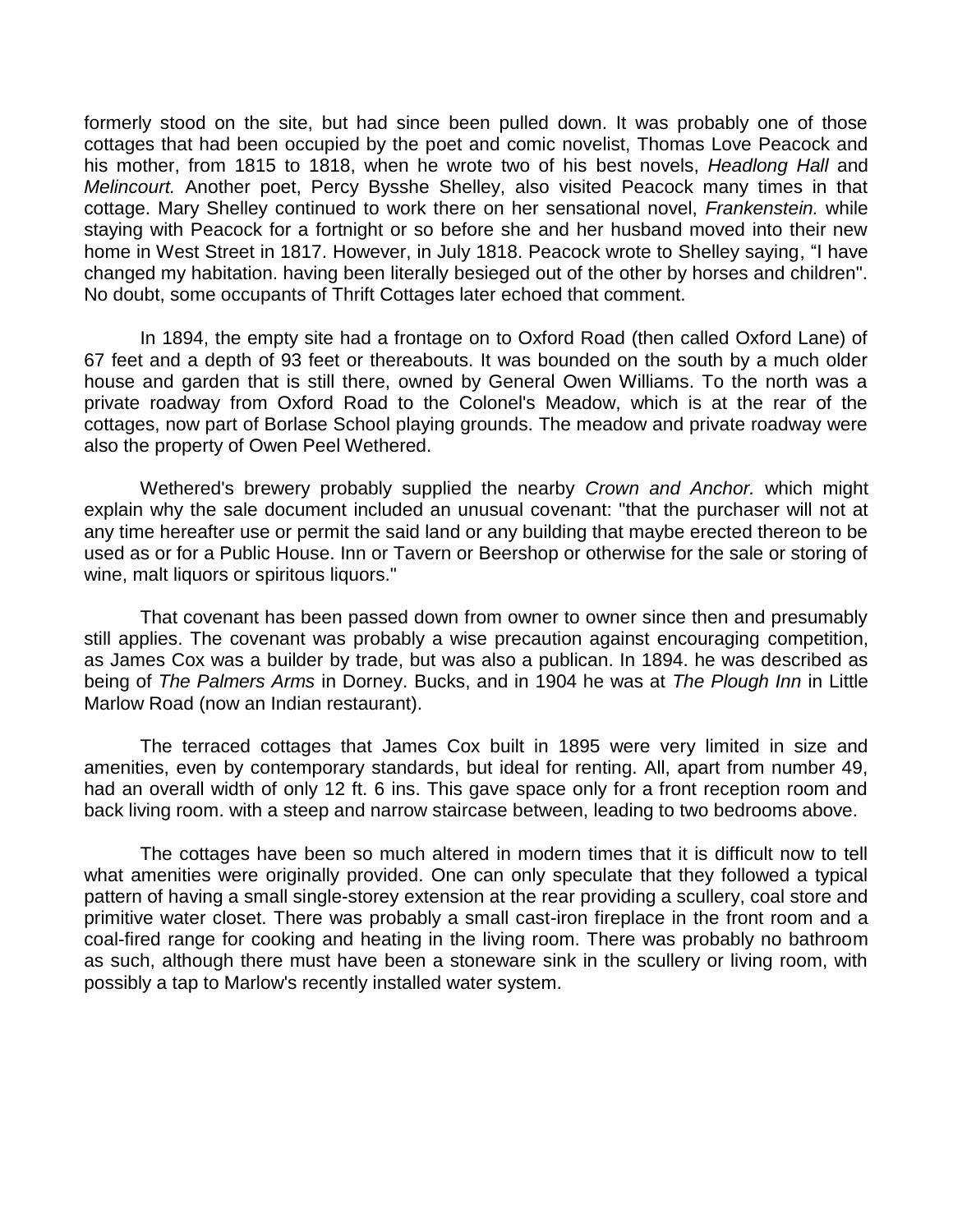The frontage consisted of single casement windows at each level and a front door that led straight into the reception room. There was almost no footpath on that side of Oxford Road, so that vehicles, then mostly horse-drawn, passed within a few feet of the front windows and



still do, although they now include heavy lorries and double decker buses. Construction was of Flemish bond brickwork (no cavity walls or damp proof course) with a slate [roof. so](http://roof.so/) they must have been damp and difficult to heat. Each pair shared a chimneystack, except 57, which had one of its own (since removed). An inscribed stone between Nos. 51 and 53 still bears the name, "Thrift Cottages 1895".

No 49 was the same width on the ground floor, but also had a side passage, which probably gave extra width to the bedrooms above. All the cottages originally had right of way through the side passage, giving access to gardens via a path along the rear (since absorbed into each

garden). This had at least two purposes. Firstly it avoided the necessity (common in Dean street) of bringing animals, such as donkeys and pigs, through the house. Secondly, the path gave access to 'night men', who cleared the cesspits or earth closets. These were placed as far away from the cottages as possible, at the bottom of each garden. No common drainage system was built in Marlow until 1928, so even if a cottage had a water closet, it led only to a cesspit. The original lighting was gas, as no electric power was available in Marlow until the 1920s.

James Cox continued to enjoy an income from renting out the five cottages until 1931 by which time he had retired to Homeleigh, Bath Road, Taplow. We know the names of only a few residents. For example, The Marlow Almanack and Directory of 1911 lists Walter Fortt, E Hester, William Clead, Fred Wickens and E. Brown (No 57).

The global depression, dating from 1929, must have made it increasingly difficult to find reliable tenants for the cottages. Yet during his ownership, James Cox was responsible for maintenance and interior decoration and any improvements that were made, all for a rent that probably never exceeded 10 shillings a week (50 pence). In 1929 he took out a mortgage on the cottages from the Slough and Eton Benefit Building Society. Presumably, this was to give him time to find a buyer for the five cottages.

Eventually, on 2nd July 1932, James Cox sold the five cottages for £1000 (i.e. £200 each) to William Trimmer Compton of 47 West Street, Great Marlow, a motorcycle agent. The estate agent was George Kendall of 84 High Street, Marlow.

William Compton then continued to rent out the five cottages through the 1930s and 1940s, during which time rent increases became controlled by law and tenants acquired a right not to be evicted. So it is doubtful whether any more than the essential maintenance or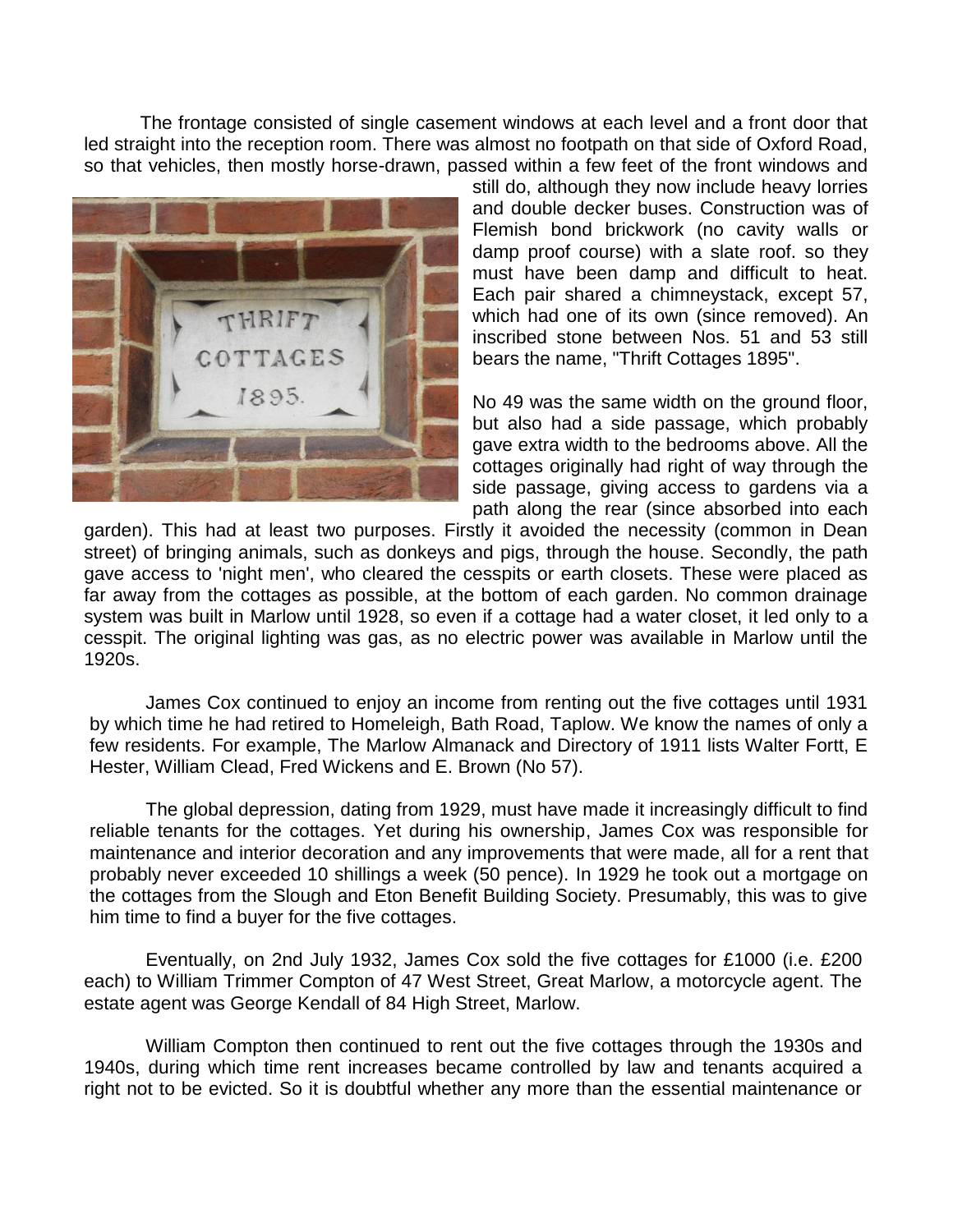improvements were undertaken, such as the installation of electric power. Ownership of cottages to rent was not a profitable investment at that time.

Therefore, on 1st February 1951 William Compton sold No. 49 to Reginald James Sparks and No. 51 to Percy Allen. On 7 May 1960, he sold No. 53 to David Oliver Lynch and on 2 June 1961 he sold No. 55 to Hughes Home Farm Dairy Ltd. In each case rights of way were reserved over the pathway alongside 49 and at the rear of the other cottages.

The price at which the houses were sold is not known. However, at about this time, rent restrictions were relaxed and the economy was [strengthening. so](http://strengthening.so/) demand from potential owner/occupiers suddenly outstripped supply. House prices started their steady inflationary rise, which has continued almost without interruption to this day. The occupants were no longer just working-class renters, but mainly rising, middle class owner-occupiers. Improvements now became viable, such as central heating, loft conversions, double-glazed windows and new back extensions to provide for modern kitchens and bathrooms.

Our story continues with the emphasis on just one of the five cottages, no 57. It now looks very different from the others, but originally it was a mirror image of No. 55. next door. This was the last to be sold by Compton on 3 August 1973. The price had now risen to £2,250, an

astonishing increase of 25% in just over 20 years (roughly equivalent to a 50% return on Compton's original investment of £200, each year, although most of it was concentrated on the latter years). However. the easing of rent restrictions allowed scope for considerable improvements to be made in the interim. The

roadway to Colonel's Meadow to the north of the

house had gone and the space was taken by a widening of No.57 by over 9 [ft. to](http://ft.to/) 22ft. 4 ins. or thereabouts (although no reference to purchase of the extra land appears in the deeds). This was probably when an interior kitchen was installed downstairs and a bathroom upstairs: so the single storey extension at the rear could be pulled down to leave a larger garden. A gap in the back garden wall roughly corresponds to this increase in width.

The purchaser in 1973 did not hold on to it for long. On 7 June 1977, No. 57 was sold again. By this time, the price had risen again to £9.900, a further increase of 340% in less than four years, on top of the previous increase.

However the rises did not stop. The property was sold again to a succession of owner/occupiers, each of whom sold again quickly at a substantial profit and moved farther up



## *Heinz Cottage*